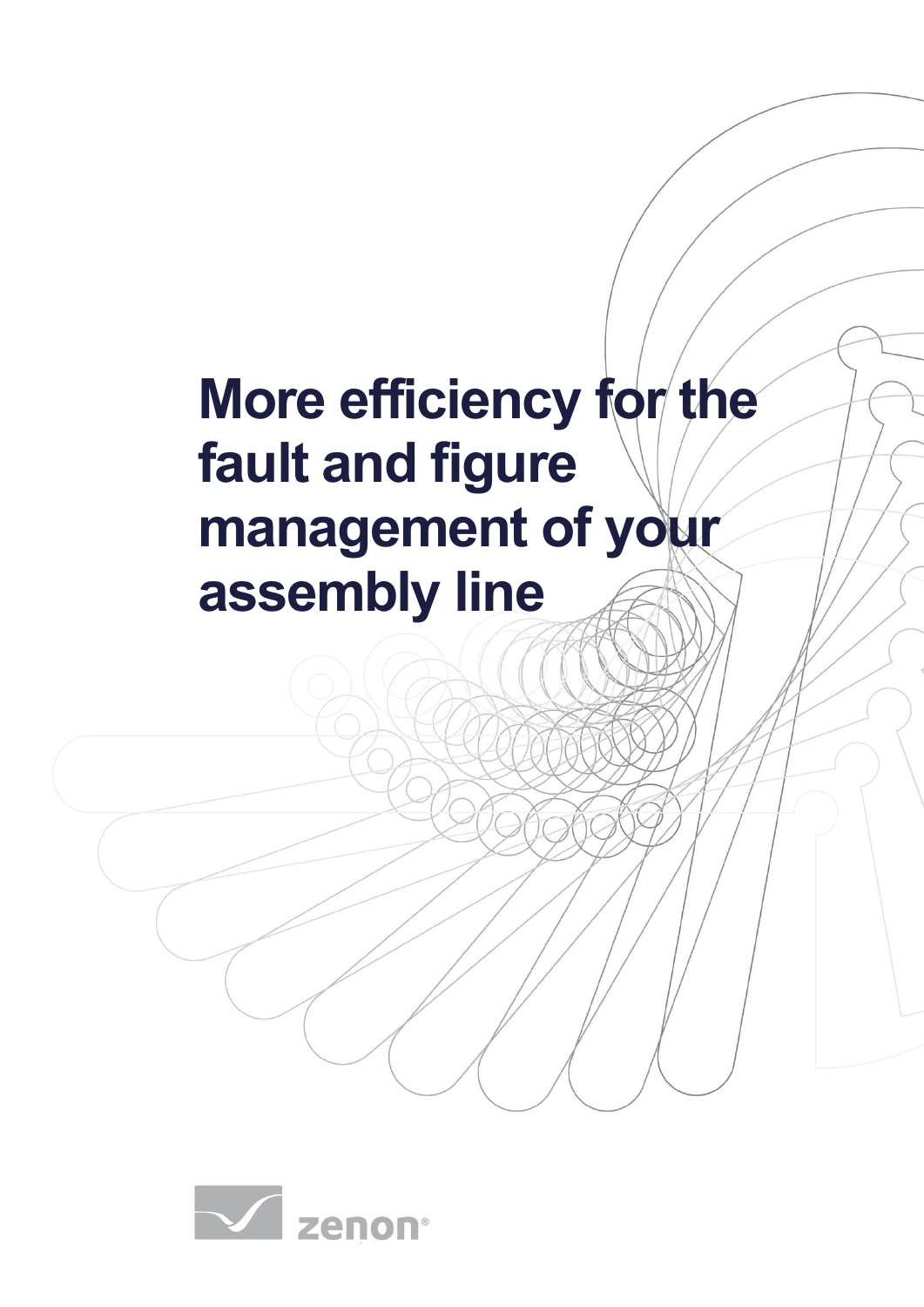



© 2014 Ing. Punzenberger COPA-DATA GmbH

All rights reserved.

Distribution and/or reproduction of this document or parts thereof in any form is permitted solely with the written permission of the COPA-DATA company. The technical data contained herein have been provided solely for informational purposes and are not legally binding. Subject to change, technical or otherwise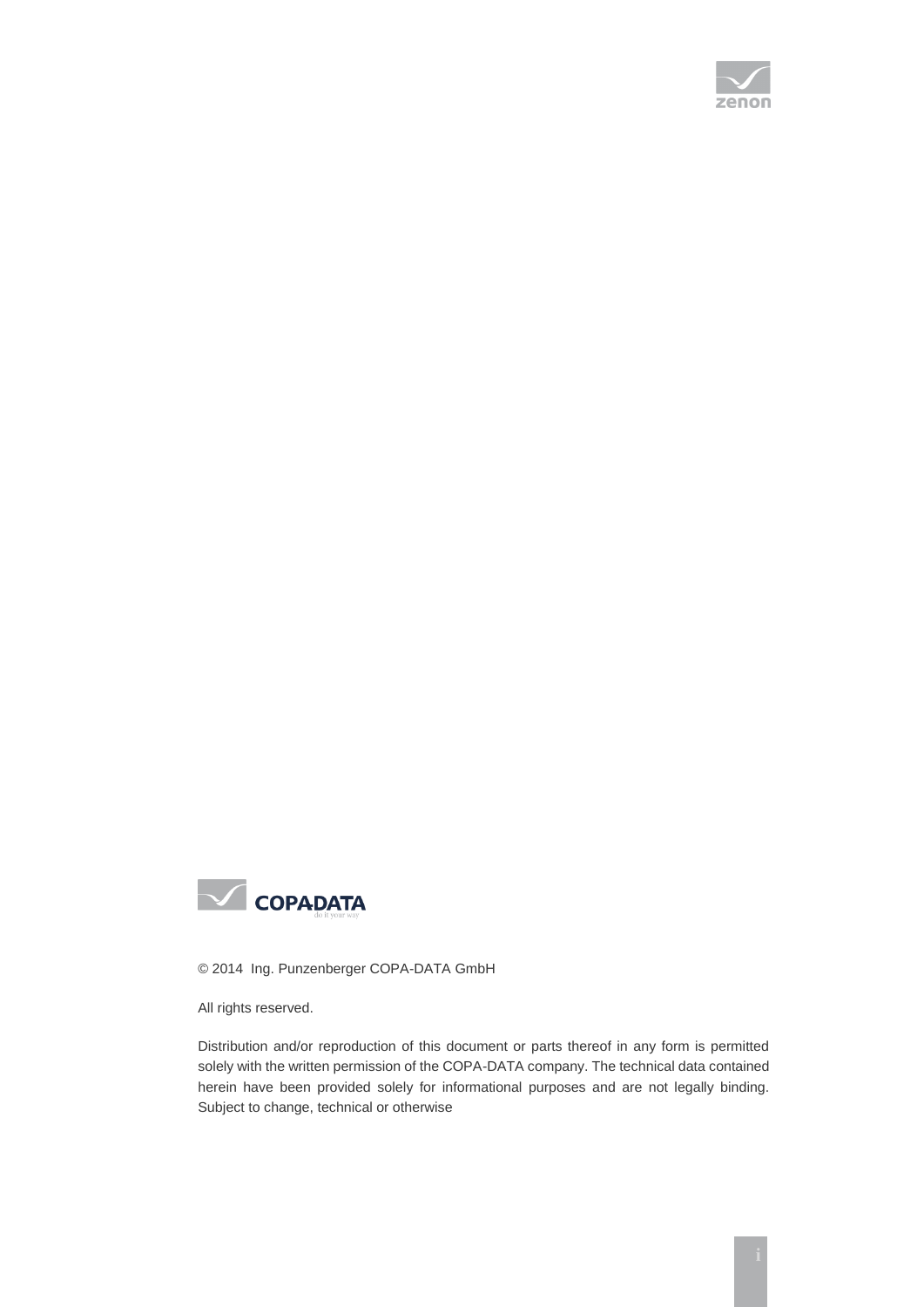

## <span id="page-2-0"></span>**Contents**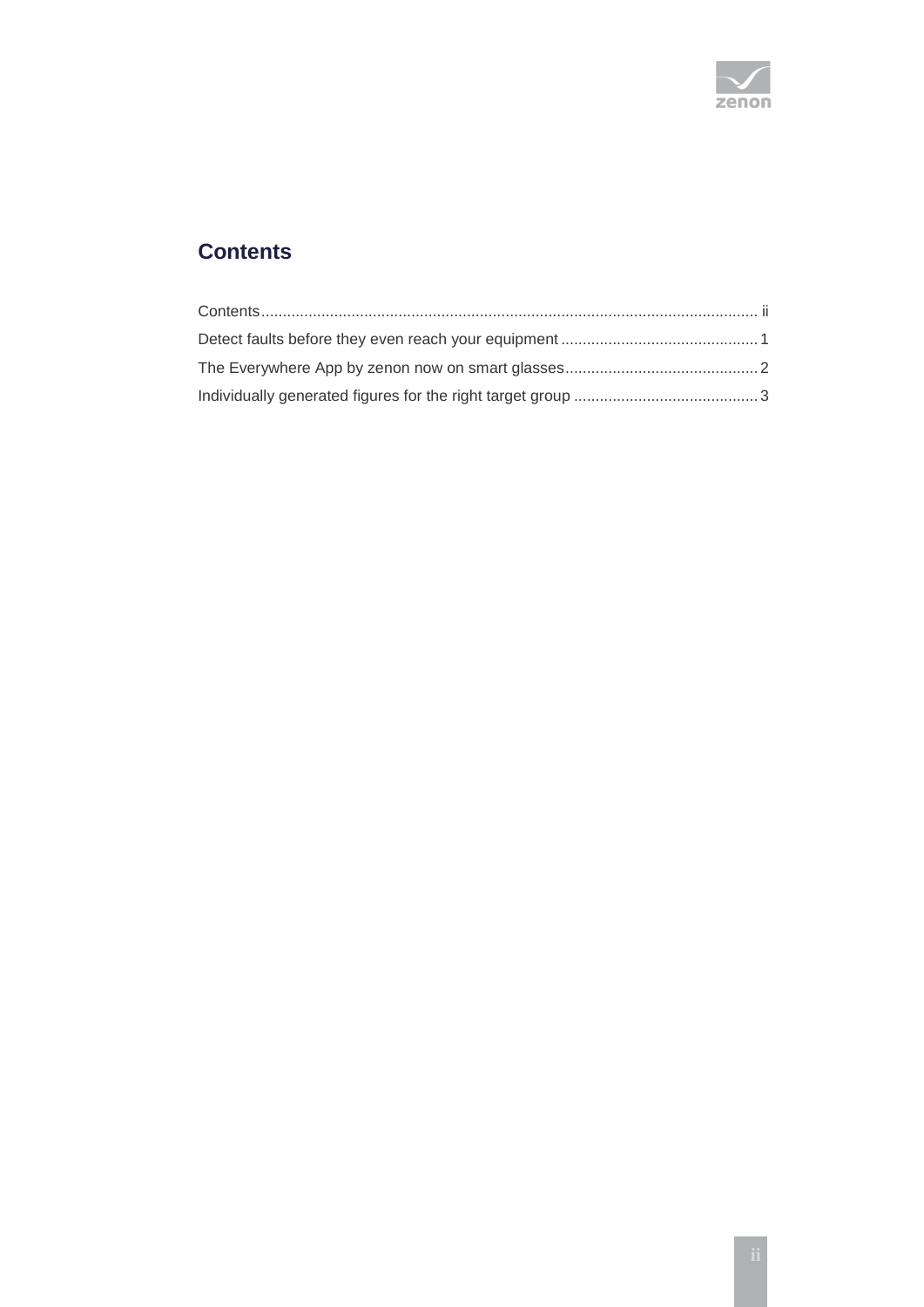

An automobile manufacturer's goal for his production are short cycle times. This target is pursued in order to assert a position with regards to the competition and achieve a leading edge. So that this can be accomplished a reactionary fault management and the currentness of KPIs must always be in place.

#### <span id="page-3-0"></span>**Detect faults before they even reach your equipment**

zenon has now developed a concept, whereby errors in neighboring operating areas or equipment areas in the linked production can be communicated with more quickly. Even better, manufacturing employees are informed, in advance of errors affecting their area, of the start of a production stop and even details to the fault duration. With this innovation zenon will help production managers be able to take measures to initiate an efficient fault management in due time. This example should help illustrate this:

In the case of an equipment stop zenon displays a 30 minute fault on the zenon Client of the affected equipment for example. Depending on the current buffer filling level this fault can further effect preceding and succeeding linked equipment areas. zenon then uses this data to generate the fault duration that will occur in the neighboring equipment areas. In a split second the affected neighboring manufacturing manager will be informed of the zenon generated fault duration average of the equipment, displayed on the zenon Client. With this information the concerned management is then given enough time to think about suitable measures when a fault begins. This could for example be measures such as group discussions, break regulations, equipment cleaning, TPM, autonomous maintenance, feed-out of spare parts etc. The expected standstills can then still be used effectively. zenon also supports with a continuous flow here from mobile devices with Smartphone Apps for a continuous information flow, independent of installed PC stations.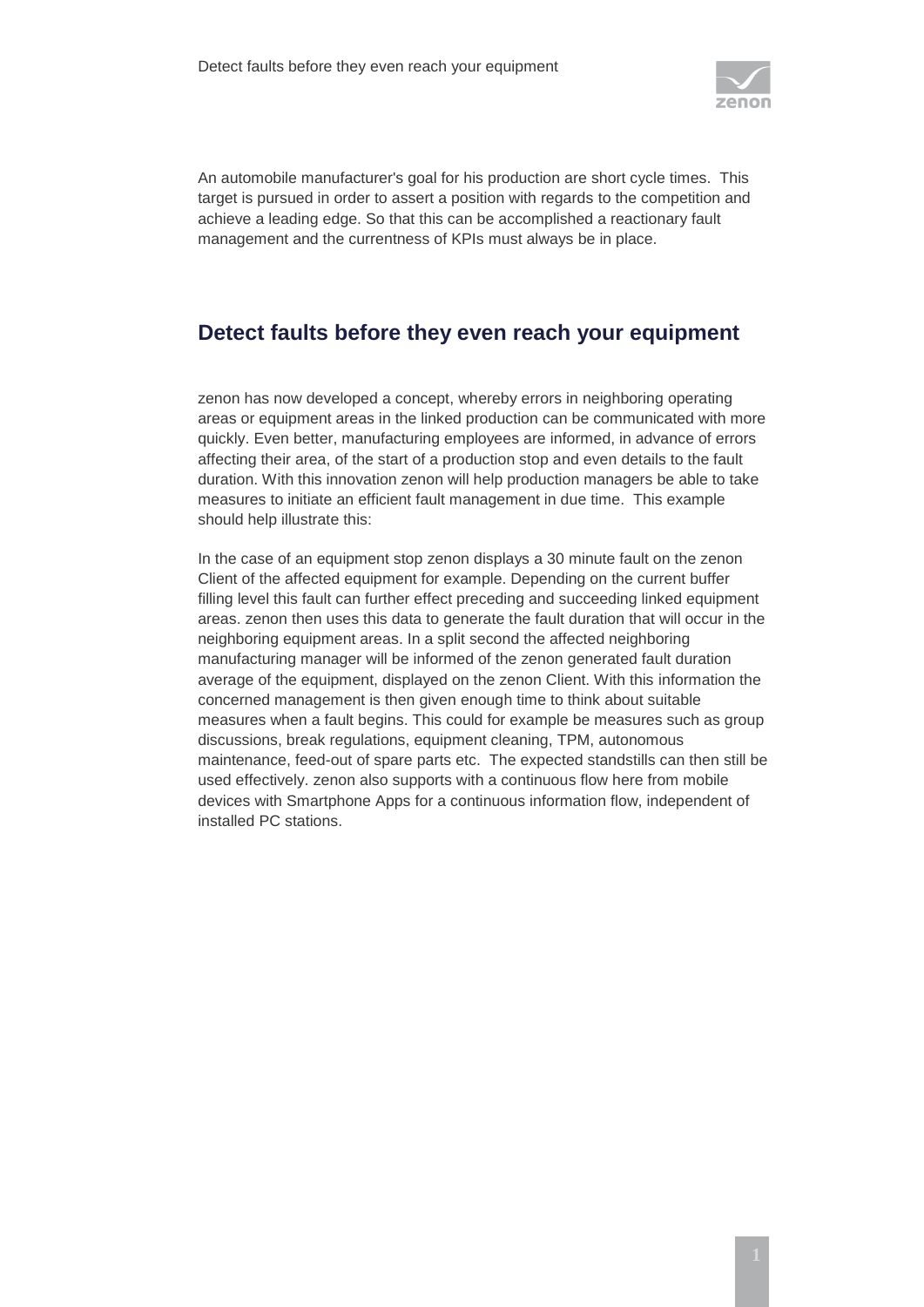

#### <span id="page-4-0"></span>**The Everywhere App by zenon now on smart glasses**

A decisive success factor here is the Everywhere App by zenon on mobile devices, such as Smartphone, Tablet PC or recently smart glasses. Valuable information can thereby be effectively distributed to the native zenon Clients or Web Clients. When this mobile solution is integrated into an existing infrastructure, common safety functions are supported.



The Everywhere App by zenon allows the production manager to gain an overview at anytime over the current and relevant equipment status and performance indicators. A registration with user name and password on the Everywhere Server by zenon are sufficient in order to receive user specific data.

Still, it is not only a reactionary fault management that is necessary for short processing times, but also the constant monitoring of deciding KPIs such as consumption levels, OEE, rejection rates and employee productivity. These figures offer manufacturing management the best possible information at any time regarding the efficiency of their own production. Through the preparation and distribution of this information through zenon the system establishes a "single point of information" which greatly contributes to effectiveness.